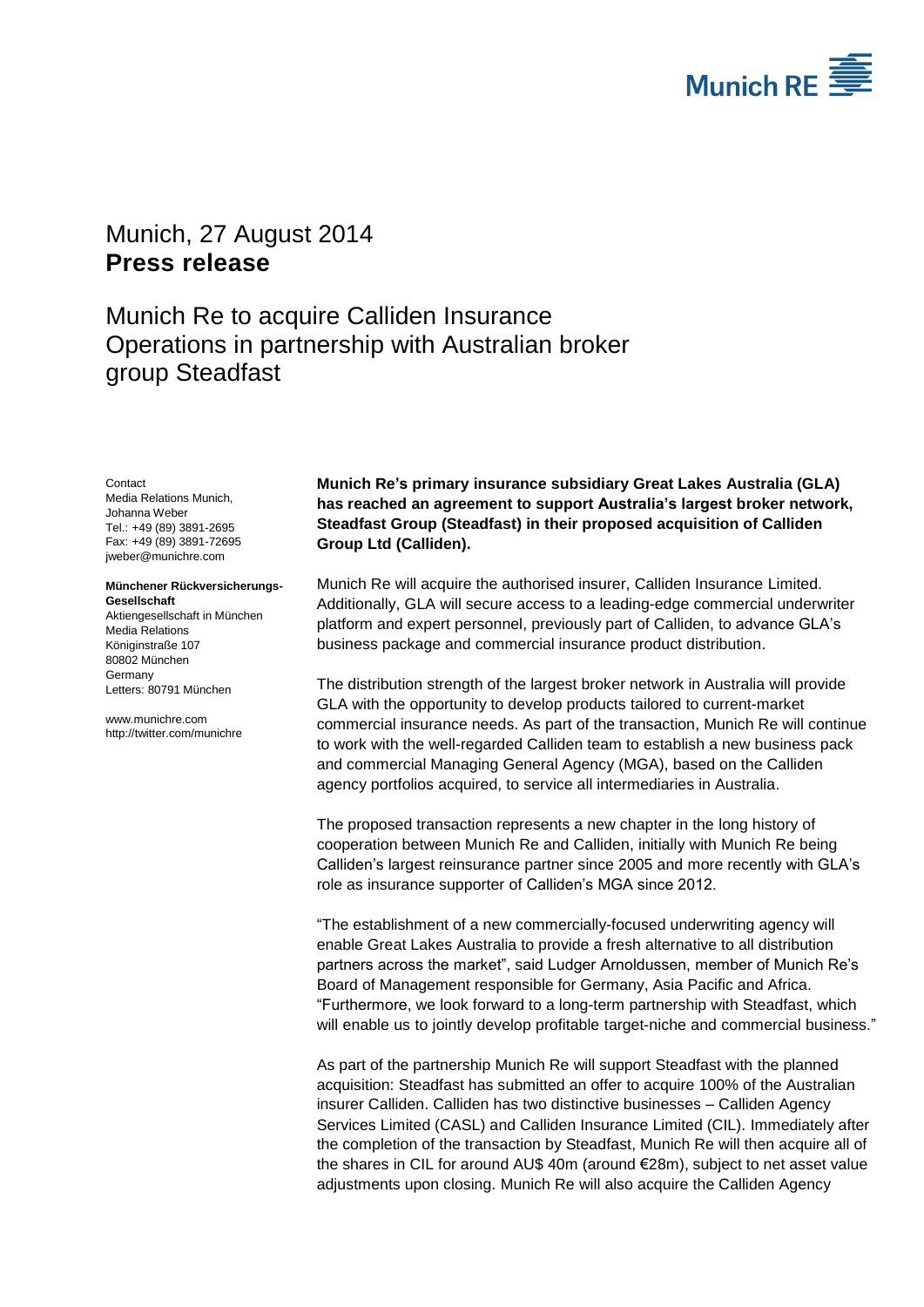

27 August 2014 **Press release** Page 2/4

portfolio for business package and middle market products already underwritten by GLA and related operating infrastructure from CASL. Completion of the transactions is subject to regulatory approvals, approval by shareholders and customary closing conditions, which are expected to be completed at the end of the fourth quarter of 2014.

Both Steadfast and Calliden are listed companies on the Australian Securities Exchange (ASX).

#### About the **Steadfast Group**

Steadfast, established in 1996, is a broker network and provider of services to 306 insurance broker businesses across Australia, New Zealand and in Singapore. Our network of brokers and underwriting agencies generates annual billings of over AU\$ 5bn. Steadfast also operates as a consolidator through its equity interests in a number of insurance broker businesses, a reinsurance broker, underwriting agencies, other complementary businesses and a joint venture in Macquarie Pacific Funding.

### About **Calliden**

Calliden Group Ltd is an ASX-listed company (CIX) specialising in general insurance. Its focus is on the Australian intermediated insurance market including brokers and authorised representatives, small businesses and householders.

In 2012, the Group evolved into a Managing General Agent (MGA) with two distinctive businesses – Calliden Agency Services Limited (CASL) and Calliden Insurance Limited (CIL):

Calliden Agency Services Limited

CASL underwrites and distributes via professional intermediaries a range of insurance products from electronically delivered business packages and home insurance to specialised niche offerings for high-value homes and exotic cars.

CASL operates as an agent on behalf of a variety of insurers including Great Lakes Australia, Lloyd's, the NSW Government's SiCorp, ACE Insurance Limited as well as the Group's own insurer, Calliden Insurance Limited.

## Calliden Insurance Limited

CIL is an insurer that manufactures and distributes products through a number of underwriting agencies. Its focus is on achieving a return on its capital in excess of its weighted average cost of capital over the course of the insurance cycle.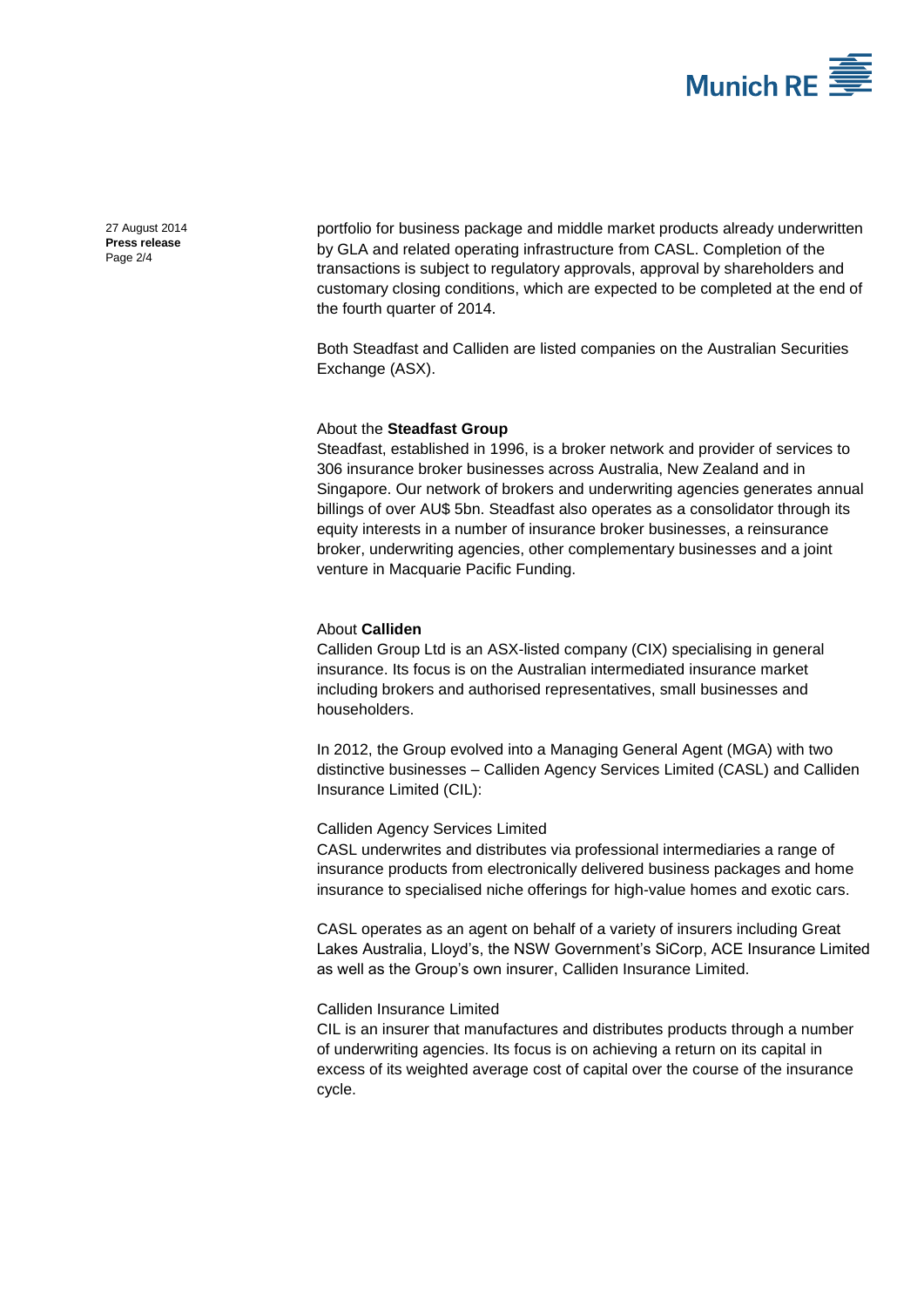

27 August 2014 **Press release** Page 3/4

## About **Great Lakes Australia**

Great Lakes Australia (GLA) is the Australian branch of Great Lakes Reinsurance (UK) PLC (Great Lakes). Great Lakes is a wholly-owned subsidiary of Munich Re.

Great Lakes was originally formed in Canada in 1951. Munich Re acquired the Toronto-based company in 1975 and established Great Lakes in the UK in 1987 with the aim of accessing and better servicing the London market. Great Lakes Reinsurance (UK) PLC trading as Great Lakes Australia was registered as a foreign company (ARBN 127 740 532) in Australia on 31 October 2007. GLA has been supporting selected underwriting agency partners since 2008.

Note for the editorial staff: For further questions please contact

Media Relations Munich[, Johanna Weber](#page-0-0)  Tel.: +49 (89) 389[1-2695](#page-0-1)

Media Relations Asia, Nikola Kemper Tel.: +852 2536 6936

Media Relations North America: Beate Monastiridis-Dörr Tel.: +1 (609) 235-8699 Terese Rosenthal Tel.: +1 (609) 243-4339

**Munich Re** stands for exceptional solution-based expertise, consistent risk management, financial stability and client proximity. This is how Munich Re creates value for clients, shareholders and staff. In the financial year 2013, the Group – which combines primary insurance and reinsurance under one roof – achieved a profit of €3.3bn on premium income of over €51bn. It operates in all lines of insurance, with almost 45,000 employees throughout the world. With premium income of around €28bn from reinsurance alone, it is one of the world's leading reinsurers. Especially when clients require solutions for complex risks, Munich Re is a much sought-after risk carrier. Its primary insurance operations are concentrated mainly in the ERGO Insurance Group, one of the major insurance groups in Germany and Europe. ERGO is represented in over 30 countries worldwide and offers a comprehensive range of insurances, provision products and services. In 2013, ERGO posted premium income of €18bn. In international healthcare business, Munich Re pools its insurance and reinsurance operations, as well as related services, under the Munich Health brand. Munich Re's global investments amounting to €209bn are managed by MEAG, which also makes its competence available to private and institutional investors outside the Group.

#### **Disclaimer**

This press release contains forward-looking statements that are based on current assumptions and forecasts of the management of Munich Re. Known and unknown risks, uncertainties and other factors could lead to material differences between the forward-looking statements given here and the actual development, in particular the results, financial situation and performance of our Company. The Company assumes no liability to update these forward-looking statements or to conform them to future events or developments.